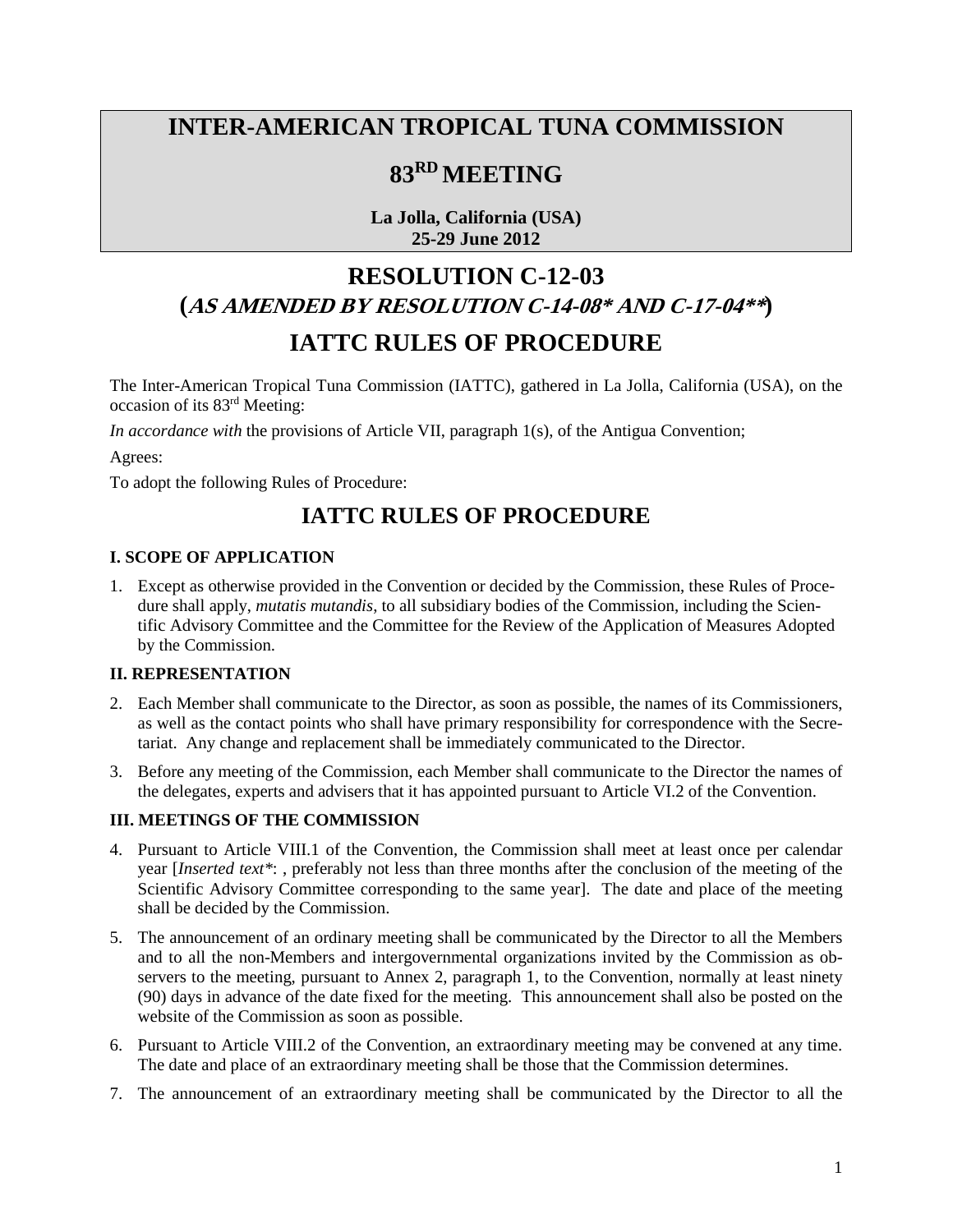Members and to all the non-Members and intergovernmental organizations invited by the Commission as observers to the meeting, pursuant to Annex 2, paragraph 1, to the Convention, normally at least forty-five (45) days in advance of the date fixed for the meeting. This announcement shall also be posted on the website of the Commission as soon as possible.

- 8. The Director, in consultation with the Chair, shall draw up an agenda for ordinary or extraordinary meetings, and shall circulate it to the Members together with a communication of the announcement of the meetings of the Commission and its subsidiary bodies. The agenda should normally be circulated at least sixty (60) days in advance of the date fixed for the ordinary meeting and thirty (30) days in advance of the date fixed for the extraordinary meeting.
- 9. Any member of the Commission may, at least forty-five (45) days before the date fixed for the opening of the ordinary meeting, or twenty-five (25) days in the case of an extraordinary meeting, request the inclusion of supplementary items in the provisional agenda. A request of supplementary items in the provisional agenda shall be accompanied by a memorandum and any relevant documents on the proposed supplementary item. Such items shall be communicated to all Members and Cooperating non-Members of the Commission (hereinafter referred to as "CPCs") at least thirty (30) days before the opening of the ordinary meeting, and twenty (20) days before the opening of the extraordinary meeting.
- 10. The Commission shall appoint a rapporteur from one of the Members at the beginning of each meeting, in order to assist the Chair in the production of a meeting report.
- 11. The meeting of the Commission shall be held at the headquarters of the Commission unless it decides otherwise.

#### **IV. POSTING AND CIRCULATION OF DOCUMENTS AND SUBMISSION OF PROPOSALS**

- 12. For the submission of proposals, Members shall use the agreed templates which shall be posted on the Commission's website.
- 13. If a draft proposal is either an amendment to an existing resolution or recommendation, or an amendment to a previous proposal by the same proponent, it shall be submitted and circulated in both a clean version and a track change version.
- 14. All background documents to be prepared by the Director for the next ordinary meeting shall, to the extent possible and subject to applicable rules of confidentiality, be posted on the Commission's website and circulated among all CPCs and observers at least forty-five (45) days in advance of the meeting, unless otherwise decided by the Commission. These documents shall include, *inter alia*, the report of the Scientific Advisory Committee, the staff conservation recommendations, the compliance report, the at-sea transhipment reports, the draft annual budget, and the auditor's report.
- 15. Any proposal or other relevant document to be discussed at a meeting shall be submitted to the Director not less than twenty-one (21) days before the opening of the meeting. These shall be posted on the Commission website immediately in their original language. The Director shall translate and circulate proposals to all CPCs at the latest ten (10) days before the beginning of the meeting.

#### **V. OBSERVERS**

16. Participation of observers is governed by the provisions of Annex 2 to the Convention. Unless otherwise decided by the Commission, observers other than non-governmental organizations (NGOs) cannot attend meetings held in executive session and the meetings of Heads of Delegations.

#### **VI. CHAIR AND VICE-CHAIR**

17. At the end of each of its meetings, the Commission shall elect individuals to serve as Chair and Vice-Chair. These individuals shall be from different Parties, unless the Commission decides otherwise. The Chair and Vice-Chair shall remain in office for a period of one year. The Chair and Vice-Chair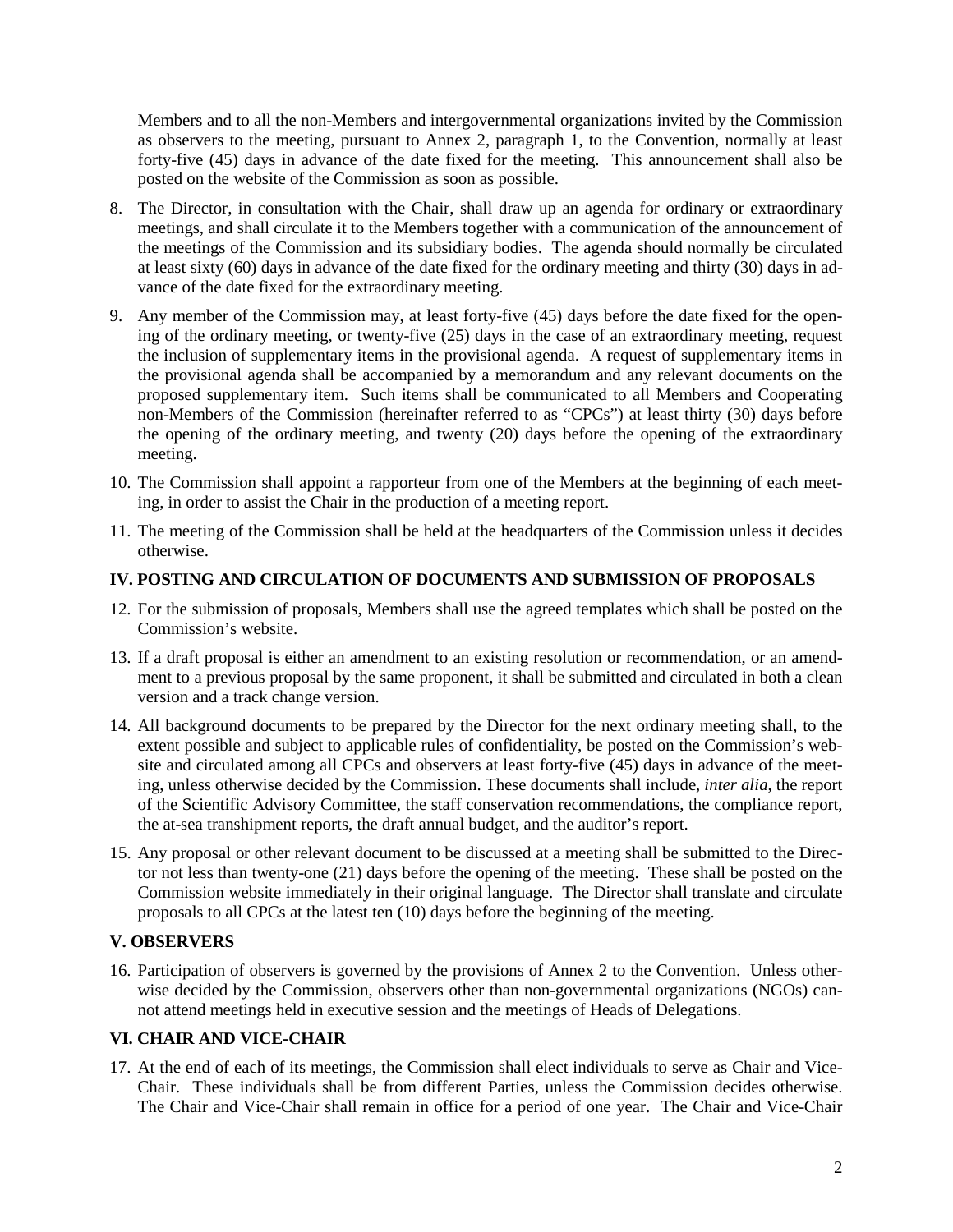may be re-elected unless they are no longer able to carry out their respective functions or their successors are elected. If the Commission is not able to elect a Chair and/or a Vice-Chair, the host Member (the Member that will host the annual meeting in that year) shall provide the Chair, and the previous host Member the Vice-Chair.

- 18. The duties of the Chair are to be exercised both during the meeting and during the intersessional period. These are:
	- a. Declare the opening and the closing of the meeting;
	- b. Preside over the meetings of the Commission;
	- c. Decide on all questions of order that may arise at the meetings of the Commission. However, delegates may request that any decision by the Chair be submitted to the Commission for approval or rejection.
	- d. Encourage and facilitate consensus on matters under consideration at the meetings of the Commission.
	- e. Act in representation of the Commission, in accordance with the tasks that the Commission may assign.
	- f. In general, carry out such functions as the Commission may assign.
- 19. If the Chair is unable to carry out its functions at any time, the Vice Chair shall act as Chair until such time as the Chair is able to resume carrying out its functions or a new Chair is elected. If neither the Chair nor the Vice-Chair are able to carry out their functions, the host Member shall provide a Chair and the previous host Member a Vice-Chair.

#### **VII. DIRECTOR**

- 20. The Commission shall establish criteria and procedures to appoint a Director, whose competence in the field of the Convention is established and generally recognized, in particular in its scientific, technical and administrative aspects. In the appointment of the Director, the views of the Members shall be expressed through a secret ballot should one of the Members so request.
- 21. The terms and functions of the Director shall be pursuant to Article XII of the Convention.

#### **VIII. INTERSESSIONAL DECISION-MAKING**

- 22. **[***Inserted text\*\**: In case of any extraordinary circumstance that permanently prevents the performance of the duties related to the post, the duties and responsibilities of the Director established by the Commission in accordance with paragraph 23 shall be performed by the Senior Fishery Management and Policy Advisor, for a period of six months, which may be extended by the Commission, or until the process for the appointment of a new Director is concluded, whichever comes first. Should the Senior Fishery Management and Policy Advisor become unavailable, the duties and responsibilities will be undertaken by the Coordinator of Scientific Research.
- 23. The duties and responsibilities referred to in paragraph 22 shall be established by the Commission.**]**
- 24. Without prejudice to the provisions of Article IX of the Convention, where a decision cannot be deferred until the next meeting of the Commission, a matter may be decided during the period between meetings electronically (*e.g*. email, secure website). Matters to be decided under this section shall not include those in paragraph 2 and 3 of Article IX of the Convention.
- 25. The Chair, on its initiative, or the Director, at the request of at least three (3) Members that have made a proposal, may move for adoption without delay of such proposal by intersessional decision. In doing so, the Chair, in consultation with the Vice-Chair, shall determine the necessity of considering the proposal intersessionally.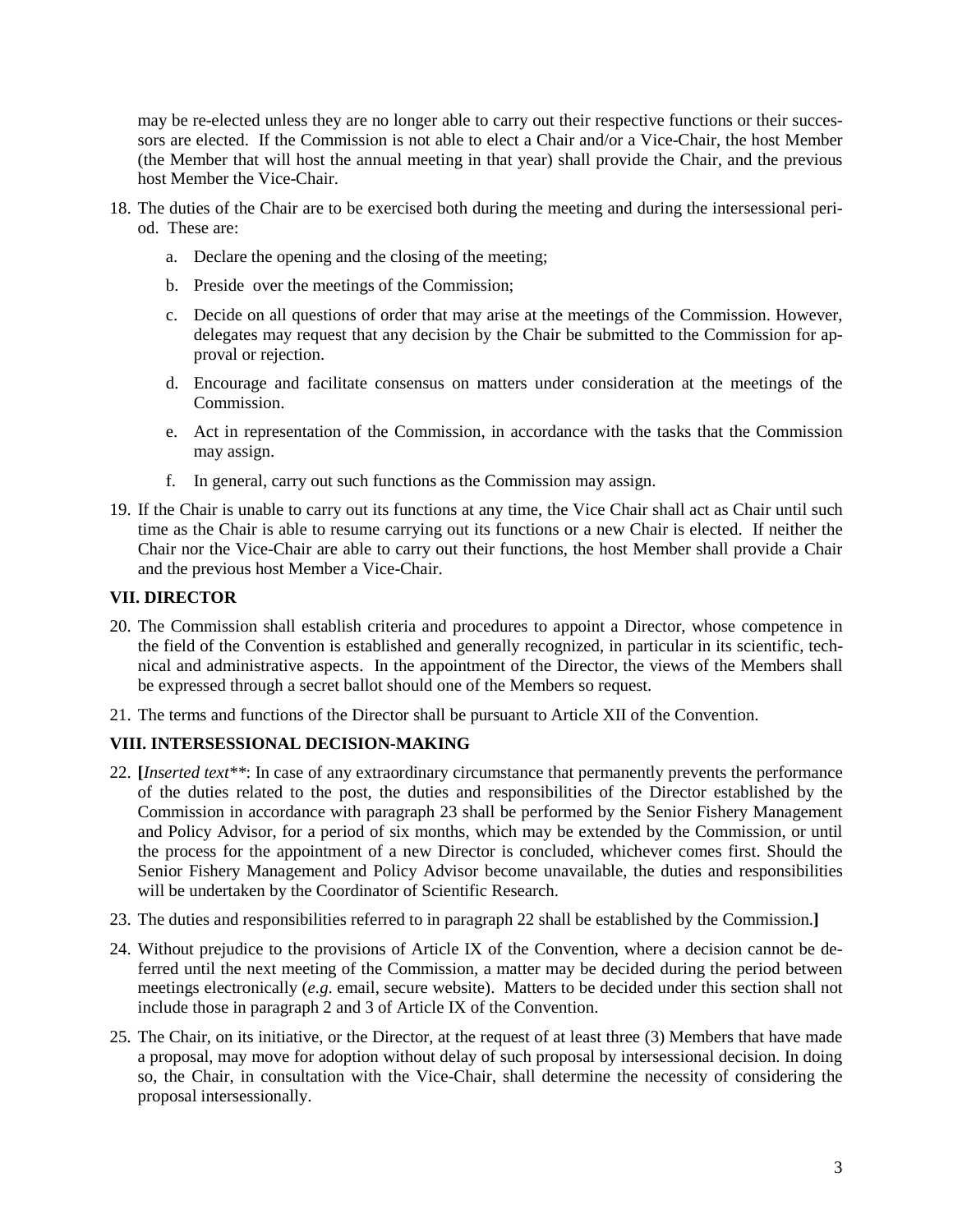- 26. Where the Chair determines that it is not necessary to consider the proposal intersessionally, the Chair shall promptly notify the Members referred to in paragraph 23 of such determination and the reasons. Within ten (10) days of the notification, the Members may request an intersessional decision on the Chair's determination.
- 27. Where the Chair determines that it is necessary to consider the proposal intersessionally, the Chair shall promptly transmit to all Members of the Commission:
	- a. The proposal, including any explanatory note;
	- b. The determination made by the Chair under this paragraph; and
	- c. A request for an intersessional decision.
- 28. Members shall promptly acknowledge receipt of the transmittal under paragraph 25. If no acknowledgment is received within seven (7) days of the date of transmittal, the Director shall retransmit the transmittal, using all additional means available to ensure that the transmittal has been received. Confirmation by the Director that the transmittal has been received shall be deemed conclusive regarding the participation of the Member in the decision-making process.
- 29. Members shall respond within thirty (30) days of the date of the initial transmittal if they do not agree with the proposal, or if they require additional time to consider the matter. If a Member requests additional time for consideration, a further fifteen (15) days shall be allowed from the expiration of the initial thirty (30) day period. No additional extensions of time beyond one fifteen (15) day extension will be permitted. In the event of such an extension, the Director shall inform all Members of the final date by which responses must be received.
- 30. If no reply from a Member is received within thirty (30) days of transmittal, or by the extended deadline specified by the Director in the event of a fifteen (15) day extension to consider the proposal, that Member shall be deemed to have joined the consensus, as long as the Director has confirmed receipt of the transmittal by that Member pursuant to paragraph 26.
- 31. The result of a decision taken intersessionally shall be ascertained by the Director at the end of the decision-making period and promptly notified to all Members. If any explanations of positions are received, these shall also be transmitted to all Members.
- 32. Proposals adopted intersessionally shall become effective for all CPCs pursuant to Article IX of the Convention.
- 33. Proposals transmitted for intersessional decision-making shall not be subject to amendment during the decision-making period.
- 34. A proposal that has been rejected by intersessional decision for any reason shall not be reconsidered until the following meeting of the Commission.

#### **IX. COMMITTEE FOR THE REVIEW OF IMPLEMENTATION OF MEASURES ADOPTED BY THE COMMISSION**

- 35. The functions, rules, and procedures of the Committee shall be those established in Article X and Annex 3 of the Convention.
- 36. The Committee shall elect an individual as Chair, who shall serve for a term of two years and may be re-elected.

#### **X. SCIENTIFIC ADVISORY COMMITTEE**

- 37. The functions, rules, and procedures of the Committee shall be those established in Article XI and Annex 4 of the Convention.
- 38. The Director shall serve as Chair of the Committee, pursuant to article XI paragraph 6 of the Conven-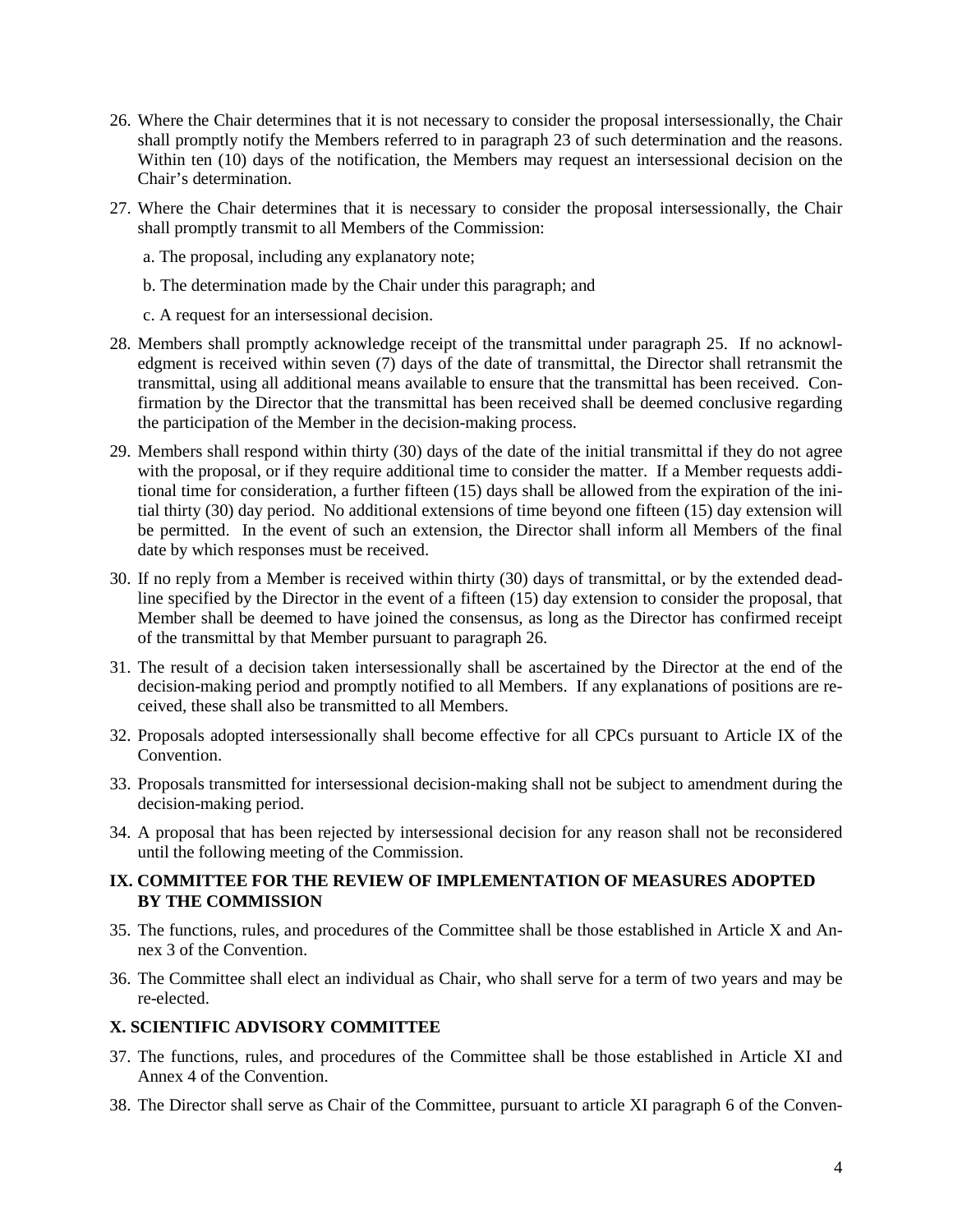tion.

39. The Committee may consider documents submitted by individuals and entities other than CPCs and observers.

### **XI. OTHER SUBSIDIARY BODIES**

- 40. Subsidiary bodies shall hold their meetings with the frequency and at the date and place that the Commission may determine.
- 41. In the case of a request or recommendation for an intersessional meeting, the Director will consult the Commission pursuant to section VIII of these rules of procedure.
- 42. Each subsidiary body shall elect its own Chair.

#### **XII. REPORTS AND MINUTES**

- 43. The Director shall prepare an annual report of the activities of the Commission during the previous year, and circulate it among Members at least forty-five (45) days before the ordinary meeting.
- 44. The draft report of the Commission shall include all decisions adopted by the Commission.
- 45. The draft reports of the meetings of the Commission, its Committees and other subsidiary bodies, shall be transmitted within fourteen (14) days after the end of the meeting by the Director, in coordination with the Chair of the Commission and of the respective Committee or other subsidiary bodies, to all CPCs for their comments.
- 46. Any comments shall be submitted no later than fourteen (14) days from the reception of the draft report. The Director, in coordination with the Chair of the meeting, shall make every effort to reflect these comments and send the revised version of the report within fourteen (14) days for final endorsement. If there are still any outstanding issues, the Director will consult with the concerned CPCs to resolve the issue and prepare a revised report which will be the final draft.
- 47. The final draft shall be submitted for approval to the Commission through intersessional decisionmaking.
- 48. The final reports of the Commission, Committees and other subsidiary bodies shall be sent electronically to all CPCs and published on the Commission's website.

## **XIII. DOCUMENTS**

- 49. Upon request, the Commission shall provide to any CPC copies of any documents pertaining to the Commission. The Director shall consider electronic means of distributing documents to save cost and paper.
- 50. Reports and statistics of individual fisheries production and details of the operations that companies individually provide to the Commission or its staff shall be considered as confidential and treated in accordance with rules on confidentiality established by the Commission.

#### **XIV. AMENDMENTS**

- 51. These Rules of Procedure may be amended as deemed necessary by the Commission, and in accordance with Article IX of the Convention and/or Section VIII of these Rules of Procedure.
- 52. The Commission shall review these rules no later than its annual meeting in 2015, and consider revising them as necessary for the effective and efficient operation of the Commission.

## **XV. LANGUAGES**

53. English or Spanish may be used during meetings of the Commission, and simultaneous interpretation and translation into the other language will be provided. The reports, minutes, official documents, and